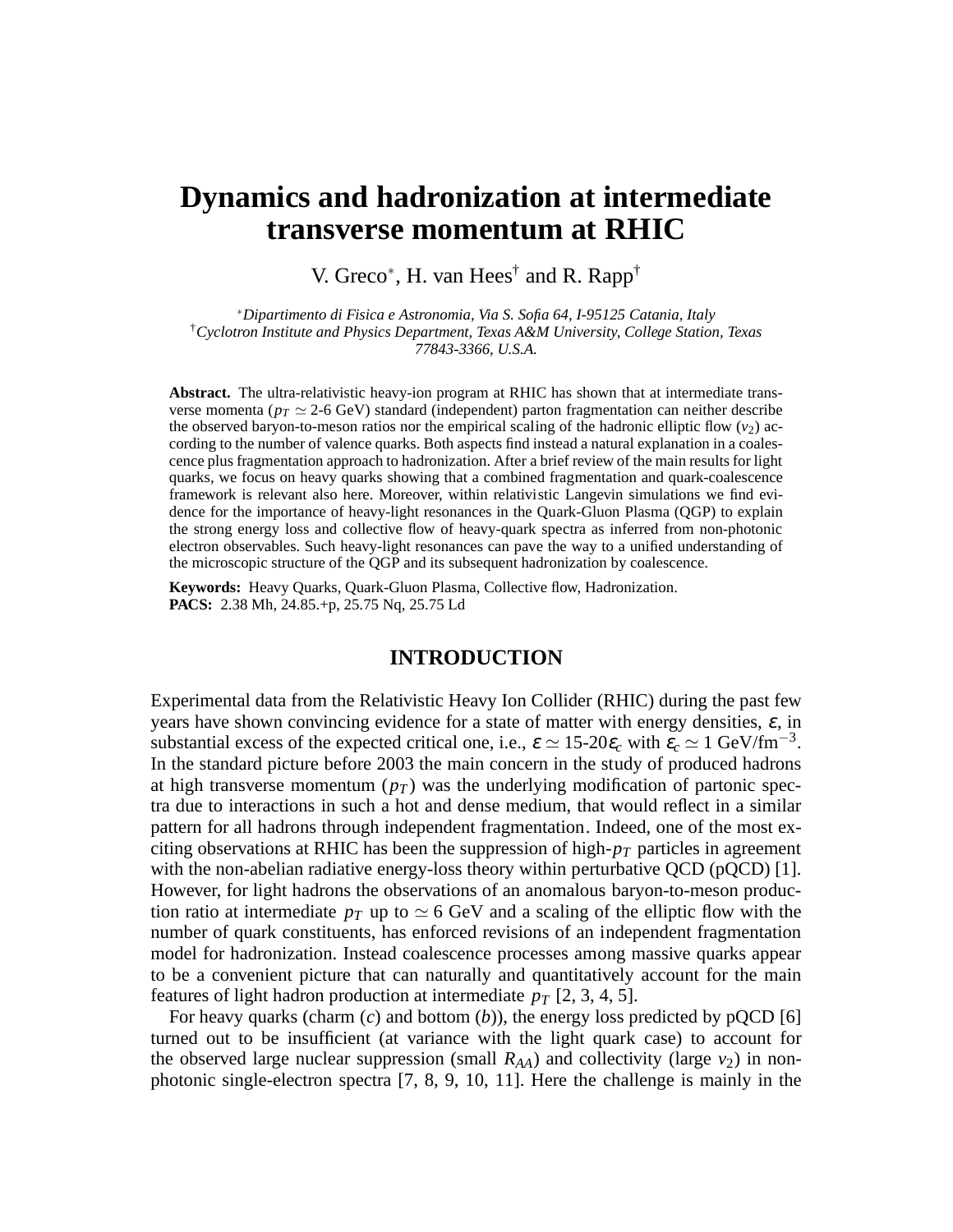understanding of the in-medium quark interactions, even if the acquired knowledge on the hadronization mechanism from light quarks plays a significant role as well.

Lattice QCD (lQCD) results suggest that resonance structures survive in mesoncorrelation functions at moderate temperatures  $[12]$  above  $T_c$ . Two of us have therefore suggested an effective model for heavy-light quark scattering via *D* and *B* resonances [13]. To study the consequences of such interactions for the modification of the heavy-quark (HQ) distributions, a Langevin simulation has been performed to trace the evolution of HQ distributions through the fireball in heavy-ion Collisions (HICs) [14, 15]; hadronization has been modeled by a coalescence model similar to the one applied to light quarks [2, 3]. It has been found that the effect of resonant heavy-light scattering is crucial [15] and also provides a reasonable agreement with semileptonic  $e^{\pm}$ spectra at RHIC data [8, 11, 10].

We note that for heavy quarks (heavy-light) quark-antiquark resonances provide the dominant medium effects on their distributions close to  $T_c$ , which then naturally merges into a coalescence-type description for hadronization processes [16].

#### **MODIFICATION OF HADRONIZATION MECHANISM**

Hadronization at asymptotically large momentum can be described by a set of fragmentation functions  $D_{a/H}(p/P)$  that parametrize, in a universal way, the probability that a hadron *H* with momentum *P* is created from a parton *a* with momentum  $p$  in the vacuum. Fragmentation functions have been measured in  $e^+e^-$  collisions and work well for hadron production at  $p_T > 2$  GeV also in *pp* collisions at RHIC energies. Therefore it was expected that in this  $p_T$  regime the QGP could be probed by focusing on modifications of the spectra,  $EdN/d^3p$ , at the parton level; but from Au+Au collisions it became clear that this is not the case at least up to  $p_T \simeq 6$  GeV. Two puzzling observations lead to this conclusion: (a) baryons are much more abundant than predicted by fragmentation. A ratio  $\bar{p}/\pi \approx 1$  between 2 and 4 GeV/c has been measured, see Fig. 1, much larger than the value of  $\approx 0.2$  predicted by leading-twist pQCD. A similar trend is observed for  $p/\pi$ ,  $\Lambda/K_s^0$ , i.e., *p*,  $\bar{p}$  and  $\Lambda$ 's do not seem to suffer jet quenching. The pertinent nuclear modification factors,  $R_{AA}$ , are close to 1, unlike those of light mesons for which  $R_{AA} \approx 0.2$ in central collisions; (b) the elliptic flow of all identified hadrons is found to scale according to a quark-number scaling as reflected in a universal behavior of  $v_{2,H}(p_T/n)/n$ where *n* is the number of constituent quarks in hadron *H*. In particular, recent data for the  $\phi(1020)$  also follow the scaling, suggesting the dominance of the quark content rather than the mass effect, in agreement with the coalescence prescription [17].

The main reason for the inadequacy of a pure fragmentation picture is the high density of the matter created in HICs. In such an environment one may expect that quarks could just coalesce into hadrons: three quarks into a baryon, a quark-antiquark pair into a meson. In such a picture baryons with momentum *p<sup>T</sup>* are mainly produced from quarks with momenta  $\simeq p_T/3$ , while mesons with the same momentum mainly arise from quarks with momenta  $\simeq p_T/2$ . This is contrary to the fragmentation process where baryon production is suppressed with respect to mesons as more quarks are needed from the vacuum. A coalescence model that is based on the simple overlap of the quarkdistribution function with a hadron-wave function has been developed to implement the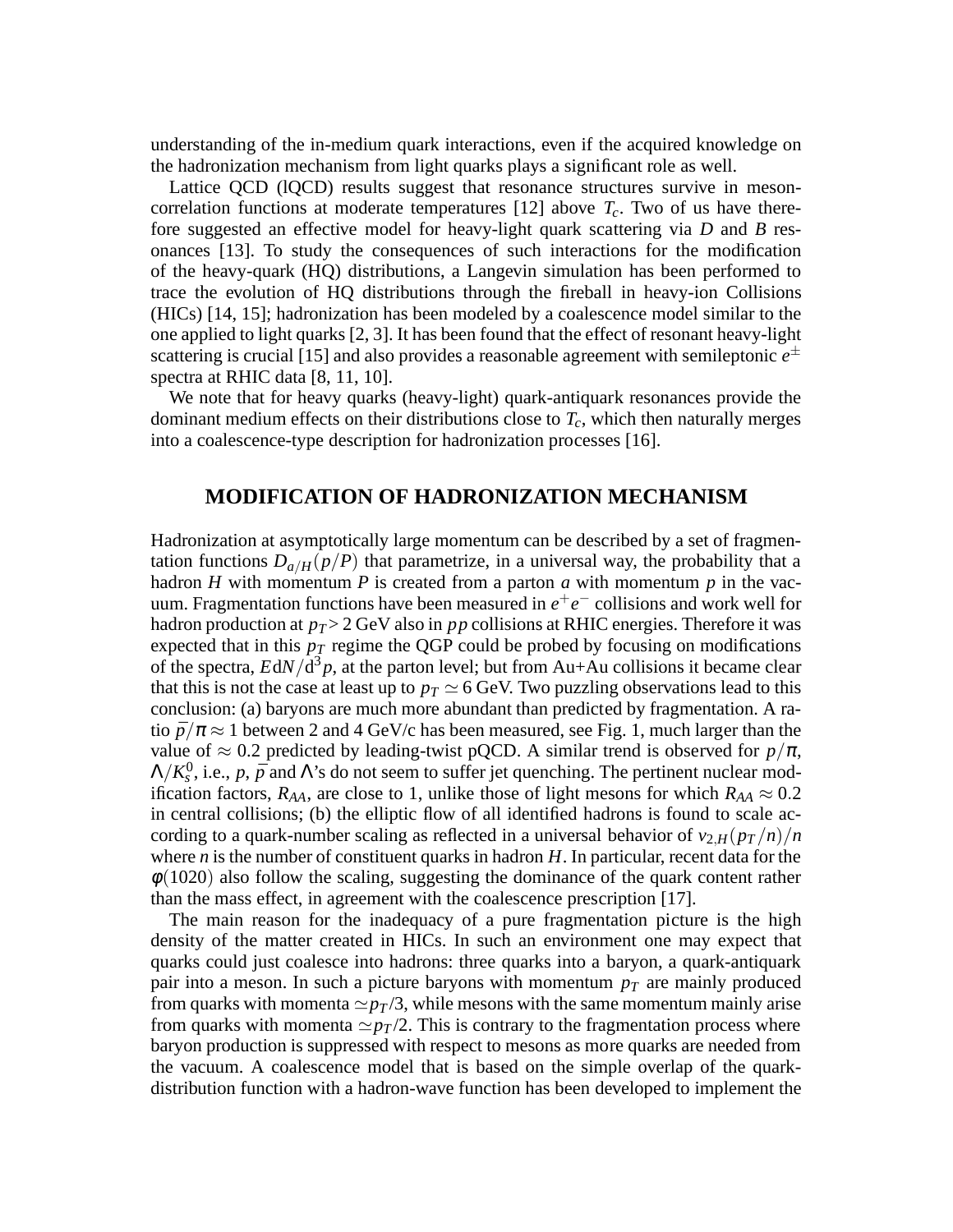

**FIGURE 1.** Left:  $\pi$  and  $p^-$  transverse-momentum spectra in  $\sqrt{s}$ =200 AGeV Au+Au collisions. RHIC data [18, 19] are shown by circles  $(\pi_0)$  and squares  $(\bar{p})$ , lines are results from coalescence. Right: experiment vs. coalescence results for baryon-to-meson ratios for  $p/\pi$  (lower part) and  $\Lambda/K_{0s}$  (upper part).

physical ideas sketched above [2]. In such a model the transverse-momentum spectrum of hadrons that consists of *n* (anti-) quarks is given by the overlap between the hadronwave function and *n* quark phase-space distribution functions,  $f_q(x_i, p_i)$ :

$$
\frac{\mathrm{d}N_H}{\mathrm{d}^2 P_T} = g_H \int \prod_{i=1}^n \frac{\mathrm{d}^3 \mathbf{p}_i}{(2\pi)^3 E_i} p_i \cdot \mathrm{d}\sigma_i f_q(x_i, p_i) f_H(x_1 \dots x_n; p_1 \dots p_n) \delta^{(2)} \left( P_T - \sum_{i=1}^n p_{T,i} \right) ; \tag{1}
$$

d<sup>σ</sup> denotes an element of a space-like hadronization hypersurface, *f<sup>H</sup>* is the Wigner distribution function of the hadron and  $g<sub>H</sub>$  the probability of forming a color-neutral object with the spin of the hadron from *n* colored quarks. Therefore it is assumed that the probability of coalescence is simply given by the phase-space distance weighted by the wave function of the produced particle Eq. (1). In such an approach constituentquark masses are included representative for non-perturbative effects. This is a further assumption that can be relaxed for heavy quarks owing to the smaller effect of the QCD vacuum on their masses. The distributions  $f_q(x_i, q_i)$  are fixed as homogeneous Boltzmann distributions with an average radial flow  $\langle \beta \rangle =0.35$  for  $p_T < 2$  GeV, and quenched minijets for  $p_T > 2$  GeV. The volume is fixed to reproduce the measured transverse energy at given centrality. In the left panel of Fig. 1, the  $p$  and  $\pi$  spectra obtained from the quark-coalescence model are shown together with the experimental data from PHENIX [18, 19].

The resulting  $p/\pi$  ratio is shown in the right panel of Fig. 1 by lower lines [20], a similar effect is seen also for the  $\Lambda/K_s^0$  ratio (upper lines) [21]. Similar conclusions are reached in other studies based on quark coalescence [4, 5].

## **HEAVY-QUARKS AT HIGH TEMPERATURES**

Heavy quarks  $(b, c)$  are produced out of thermal equilibrium in the very early stage of the reaction; due to their large mass a perturbative evaluation of their in-medium interactions was expected to be reliable also at relatively small  $p<sub>T</sub>$ . However, a small nuclear modification factor,  $R_{AA} \simeq 0.3$ , has been deduced from semileptonic electron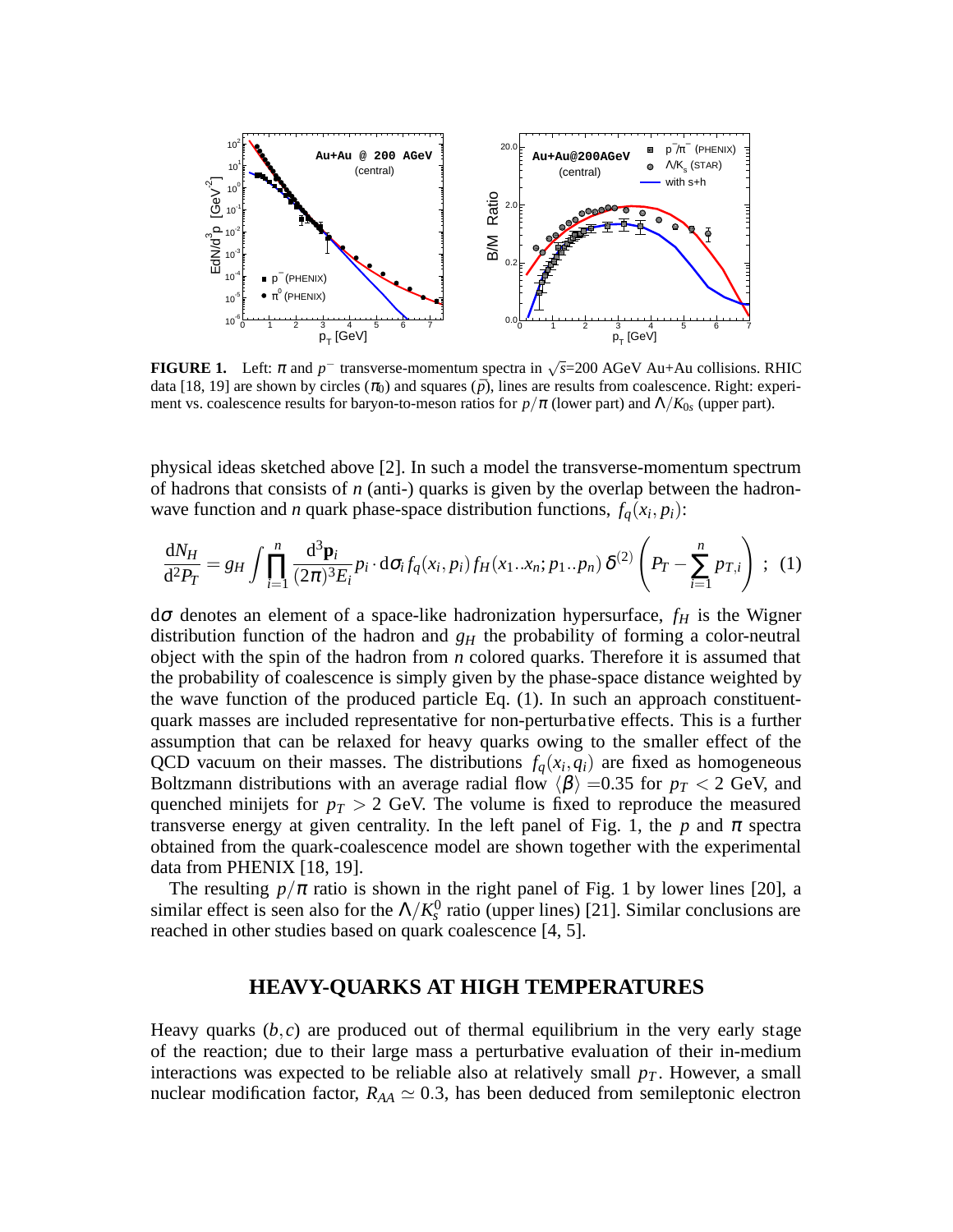spectra associated with decays of *D*- and *B*-mesons [8, 11], comparable to the pion one. Such a value is incompatible with pQCD jet-quenching mechanisms [6]. This statement is strengthened by the observed  $v_2$  of up to 10% [7, 10], indicating substantial collective behavior of charm (*c*) quarks [3]. Moreover, a consistent description of *RAA* and  $v_2$  cannot be achieved even if one artificially upscales the transport coefficients within pQCD energy-loss calculations [14]. This suggests that the physics underlying the heavy quark observables is not only a matter of a global evaluation of the interaction strength, but there is an opportunity for a more detailed understanding of the microscopic nature of the interaction (most likely of non-perturbative origin) and of the hadronization mechanism, as we briefly review in the following.

A hint on non-perturbative interactions of heavy quarks in the medium is provided by lQCD computations which exhibit resonance structures in meson correlation functions at moderate temperatures [12, 22]. Along this line two of us have suggested that *D*- and *B*-resonance exchange in the  $\bar{q}$  − *Q* channel may be the dominant scattering process that drives the HQ dynamics [13]. To evaluate the consequences of such a picture we have built a model based on an effective Lagrangian:

$$
\mathcal{L} = Q \frac{1 + \gamma}{2} \Phi \Gamma \bar{q} + \text{h.c.}
$$
 (2)

where  $\Phi$ =*D*, *B*. We have calculated elastic  $Q + \bar{q} \rightarrow Q + \bar{q}$  scattering amplitudes via  $\Phi$ exchange in the  $s$ - and  $u$ -channel. The existence of one  $\Phi$  state (e.g., a pseudoscalar *J*<sup>P</sup>=0<sup>−</sup>), is assumed together with a minimal degeneracy following from chiral and HQ symmetries, represented by Dirac matrices  $\Gamma = 1$ ,  $\gamma_5$ ,  $\gamma^{\mu}$ ,  $\gamma_5 \gamma^{\mu}$  in Eq. (2).

The application to HICs is realized by treating HQ kinetics in the QGP as a relativistic Langevin process [15]:

$$
\frac{\partial f}{\partial t} = \frac{\partial (\gamma pf)}{\partial p} + \frac{\partial^2 (D_p f)}{\partial p^2} ; \qquad (3)
$$

 $\gamma$  and  $D_p$  are drag and (momentum) diffusion coefficients which determine the approach to equilibrium and satisfy the Einstein relation,  $T = D_p / \gamma M_Q$ . The bulk medium is modeled by a spatially homogeneous elliptic thermal fireball which expands isentropically. Finally, hadronization is treated via coalescence at  $T_c$ =180 MeV, see Eq. (1), plus fragmentation processes evaluated as  $f_{c,b}(p_T) * [1 - P_{c,b \to (D,\Lambda_c),(B,\Lambda_b)}(p_T)]$ , where  $P_{c,b\rightarrow(D,\Lambda_c),(B,\Lambda_b)}$  is the probability for a heavy quark to coalesce.

For 200 AGeV Au+Au collisions results from the Langevin simulation including hadronization by coalescence+fragmentation (left) and fragmentation only (right) are shown in Fig. 2 together with experimental data [8, 9]. It is obvious that elastic scattering in a pQCD scheme is insufficient to account for the small *RAA*, independent of the hadronization scheme applied. The red band shows the full calculation with  $c$ , *b* quarks that scatter in the presence of hadron-like resonances with a width  $\Gamma \simeq 0.4$ -0.75 GeV (representing the interaction strength), supplemented by the pQCD elastic scattering in color non-singlet channels (dominated by gluons). We note that the contamination of single electrons from *B* decays is significant already at  $p_T \sim 2$  GeV (corresponding to a crossing of *c* and *b* spectra at around *pT*∼4-5 GeV). Thus the inclusion of *B* mesons (despite the inherent uncertainties in the *b*/*c* ratio) is mandatory to draw reliable conclusions on the interaction processes underlying the experimental results.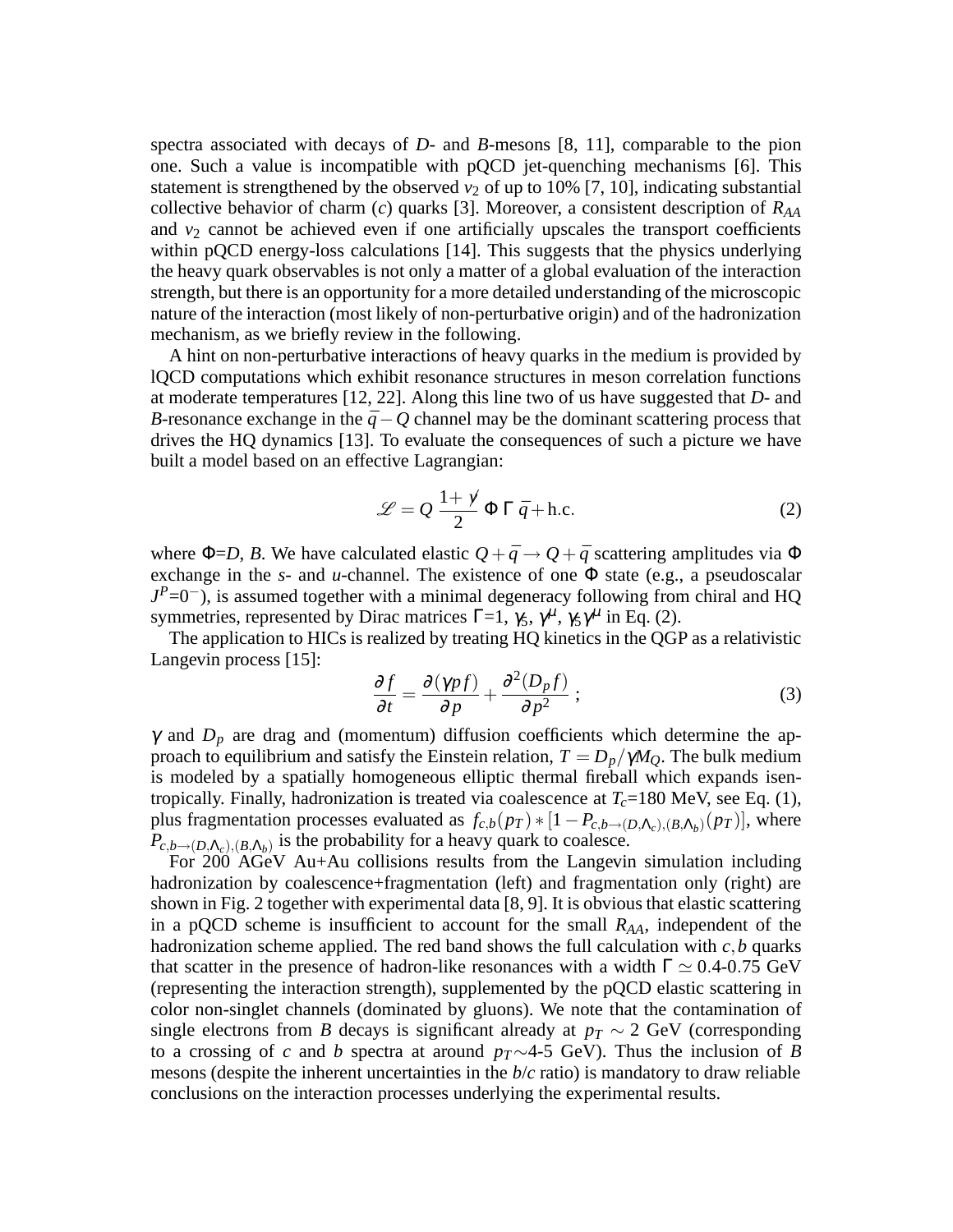

**FIGURE 2.** Nuclear modification factor for single electrons, including coalescence and fragmentation at hadronization (left panel) and only with fragmentation (right panel), compared to RHIC data [10, 11].



**FIGURE 3.** Elliptic flow for single electrons, including coalescence and fragmentation at hadronization (left panel) and only with fragmentation (right panel), compared to RHIC data [10].

When comparing the band in the left and right panel of Fig. 2 we can see a clear coalescence effect of hadronization in terms of an increase in the  $R_{AA}$  at  $p_T \sim 2$ -4 GeV. This effect becomes more significant via a simultaneous enhancement of the elliptic flow  $v_2$  [3, 15]. This behavior is typical of a coalescence mechanism, reversing the usual correlation between  $R_{AA}$  and  $v_2$ , and allows for a reasonable description of the experimental data on both *RAA* and *v*2. Very recently, a Brueckner many-body scheme for in-medium T-matrices for HQ scattering off light quarks [23] has been evaluated starting from lQCD potentials. The existence of *D* and *B*-like resonances has been confirmed; furthermore, when embedding the pertinent drag and diffusion coefficients in the model described above, a comparable (or even better) agreement with the data is found [23].

# **CONCLUSIONS**

The first stage of RHIC program has shown clear signs of modifications of the hadronization mechanism in the light-quark sector relative to *pp* collisions. There are several evidences that hadronization proceeds through the coalescence of (massive) anti-/quarks which are close in phase space. The modification of hadronization for light quarks also